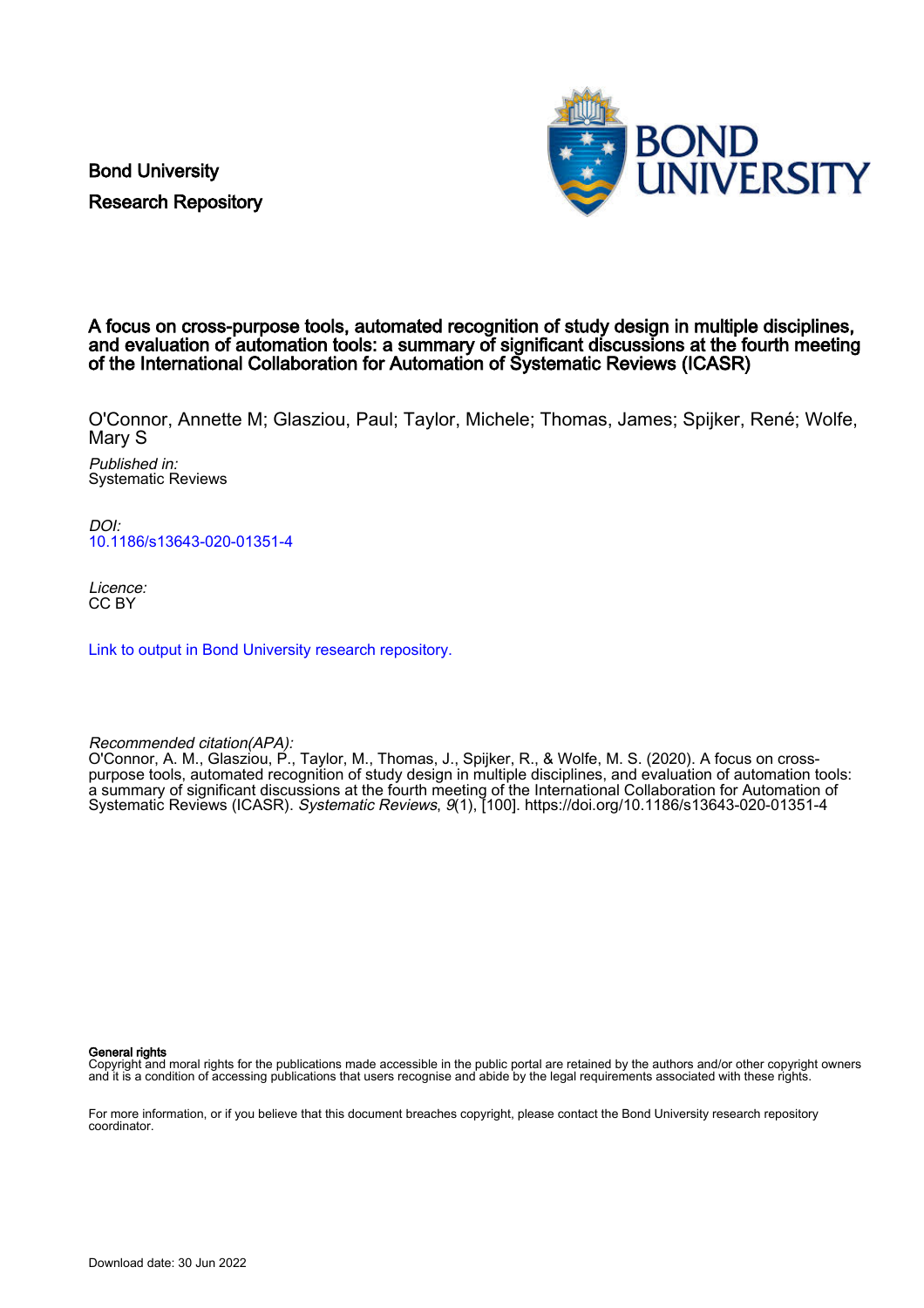A focus on cross-purpose tools, automated recognition of study design in multiple disciplines, and evaluation of automation tools: a summary of significant discussions at the fourth meeting of the International Collaboration for Automation of Systematic Reviews (ICASR)

Annette M. O'Connor<sup>1,2\*</sup>, Paul Glasziou<sup>3</sup>, Michele Taylor<sup>4</sup>, James Thomas<sup>5</sup>, René Spijker<sup>6,7</sup> and Mary S. Wolfe<sup>8</sup>

## Abstract

The fourth meeting of the International Collaboration for Automation of Systematic Reviews (ICASR) was held 5–6 November 2019 in The Hague, the Netherlands. ICASR is an interdisciplinary group whose goal is to maximize the use of technology for conducting rapid, accurate, and efficient systematic reviews of scientific evidence. The group seeks to facilitate the development and acceptance of automated techniques for systematic reviews. In 2018, the major themes discussed were the transferability of automation tools (i.e., tools developed for other purposes that might be used by systematic reviewers), the automated recognition of study design in multiple disciplines and applications, and approaches for the evaluation of automation tools.

Keywords: Automation tools, Data abstraction, Data extraction, Evidence synthesis, Priority ranking

## Background

This report summarizes the fourth meeting of the International Collaboration for Automation of Systematic Reviews (ICASR), which is an interdisciplinary group with a shared interest in maximizing the use of technology to aid the transfer of scientific research findings to practice and to inform decision-making. ICASR aims to develop the capability for conducting rapid, accurate, and

\* Correspondence: [oconnor@iastate.edu](mailto:oconnor@iastate.edu) <sup>1</sup>

<sup>1</sup>College of Veterinary Medicine, Iowa State University, 1800 Christensen Drive, Ames, IA 50011-1134, USA

<sup>2</sup> Present Address: College of Veterinary Medicine, Michigan State University, East Lansing, MI 48824, USA

Full list of author information is available at the end of the article



**BMC** 

efficient systematic reviews of scientific evidence. Each year, the organizing committee designs the meeting agenda to facilitate open exchange among participants, including (i) sharing of information on areas of investigation related to the automation of systematic reviews since the prior ICASR meeting, (ii) providing updates on previous ICASR meeting topics, and (iii) introducing new "theme/automation task" via talks by invited speakers. Previous ICASR meetings were held in September 2015 [\[1](#page-6-0)], October 2016 [[2](#page-6-0)], and October 2017 [[3\]](#page-6-0). A website provides other information about ICASR ([https://icasr.github.io/about.html\)](https://icasr.github.io/about.html).

© The Author(s), 2020 **Open Access** This article is licensed under a Creative Commons Attribution 4.0 International License, which permits use, sharing, adaptation, distribution and reproduction in any medium or format, as long as you give appropriate credit to the original author(s) and the source, provide a link to the Creative Commons licence, and indicate if changes were made. The images or other third party material in this article are included in the article's Creative Commons licence, unless indicated otherwise in a credit line to the material. If material is not included in the article's Creative Commons licence and your intended use is not permitted by statutory regulation or exceeds the permitted use, you will need to obtain permission directly from the copyright holder. To view a copy of this licence, visit [http://creativecommons.org/licenses/by/4.0/.](http://creativecommons.org/licenses/by/4.0/) The Creative Commons Public Domain Dedication waiver [\(http://creativecommons.org/publicdomain/zero/1.0/](http://creativecommons.org/publicdomain/zero/1.0/)) applies to the data made available in this article, unless otherwise stated in a credit line to the data.

Check for updates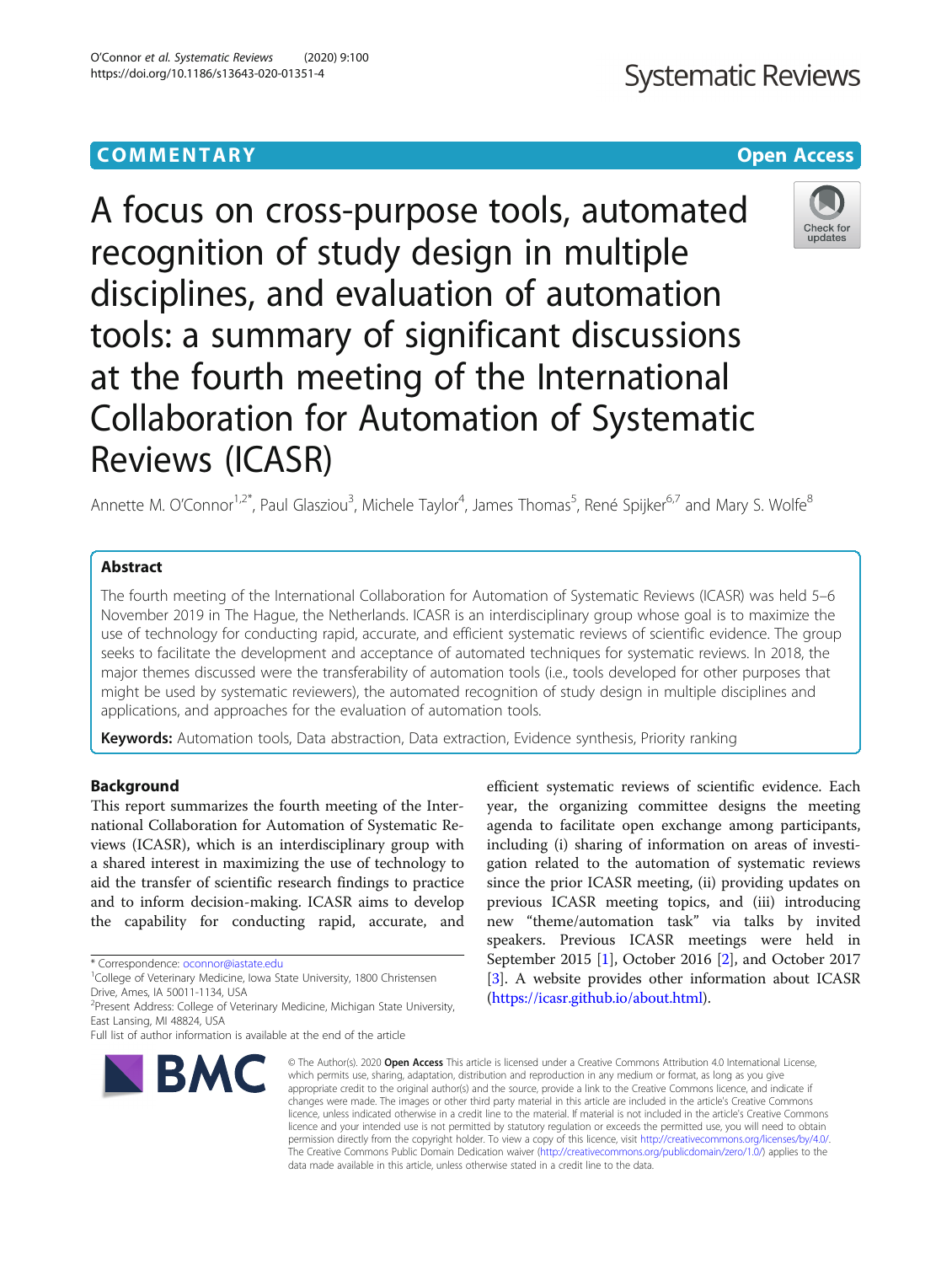### The fourth ICASR meeting: scope

The overall goals of the fourth ICASR meeting were to:

- 1. Identify tools developed for other applications that might be repurposed for systematic reviews OR vice versa (a new theme in 2018).
- 2. Carry out automation of study design recognition, with an initial focus on randomized controlled trials (RCTs) (a new theme in 2018).
- 3. Conduct evaluations of automated tools (a theme discussed previously in 2017).
- 4. Determine how systematic review teams are currently using available automated tools (a theme previously discussed in 2017).

The theme and agenda were determined by the organizing committee which is involved in methods and production aspects of the systematic review community. The committee is diverse in discipline and focus (human health, social sciences, food safety, animal health, technology) which ensures a wide range of opinions are considered. Discussions about the agenda occur at monthly meetings. Whereas goals 3 and 4 had been examined in previous years, goals 1 and 2 were added for consideration at this meeting. During the meeting preparation, members of the organizing committee discussed having encountered tools that, although not designed for systematic reviews, could be used in this context; goal 1 was added to the agenda to explore the repurposing of other tools that might help to advance the efficient use of automation in systematic reviews. For example, machine learning tools used for electronic medical records, or tools used for extraction of data from PDF in other disciplines. The rationale for this addition was to leverage advances in other areas for systematic reviews, to avoid duplication of effort and speed progress. Further, discussions with research funders revealed that automation tools for systematic reviews could potentially assist the processes they use for selecting and tracking the outcome of research projects. Goal 2 was added as a result of new study classification tools that are now becoming more widely available. This type of automation has not received as much attention as has, for example, active learning for citation screening. However, study type classifiers (e.g., case control, RCT, etc.) built from large volumes of research have the potential to reduce citation screening workload in a more predictable way. In light of the adoption of such classifiers, this significant new goal was added to the agenda. The rationale for this goal is that study design is an essential feature that informs many downstream aspects of systematic reviews and therefore automated approaches to recognition of different designs would assist the production of reviews. For example, the risk of bias assessment for laboratory-based experimental studies, randomized control trial, and observational studies are very different, therefore automation recognition would enable direction of papers to different risk of bias assessment tools.

## Meeting agenda

The organizing committee invited approximately 50 participants, including users of summarized research, methodologists, funders, technologists, developers/coders, and computer scientists. The participants were identified as either prior participants at ICASR meetings or suggestions from the organizing committee members. When the invitations were distributed, the invitees were requested to suggest alternatives if they or the organization they represented were unable to attend. The international group of invitees from public and private sectors was selected to ensure a diversity of perspectives (funding groups, researchers, research synthesizes, methodologists, etc.) and disciplines (clinical health, public health, environmental sciences, food production, climatology, social sciences, text analytics, machine learning and human-computer interaction, etc.) about research synthesis and to limit the number of participants from any one particular company or institution. Thirty-five participants attended the one-and-a-half-day meeting. The agenda was divided into sessions that included presentations by selected participants, large group discussions, and small group discussions on focused topics. At the end of the meeting, time was set aside to discuss future directions for the field and ICASR sustainability.

#### Common themes that emerged during the meeting

The overarching concepts presented and discussed for each of the individual scientific sessions at the fourth ICASR meeting are summarized below. The three focused session topics were as follows:

- Approaches to evaluating tools for automation of systematic reviews (goals 3 and 4)
- The transferability of automation tools (goal 1)
- Automated recognition of study design (goal 2)

## Approaches to evaluating tools for automation of systematic reviews

As in prior years, the importance of evaluation of automated tools was a recurring theme and major discussion topic (goal 3). The group considers this a critical issue, as without robust evaluations, potential users of new technologies will be hesitant about adopting them [\[4](#page-6-0)]. The discussion focused on how to evaluate tools, including whether the method of evaluation would be the same for all automation tasks or tailored to specific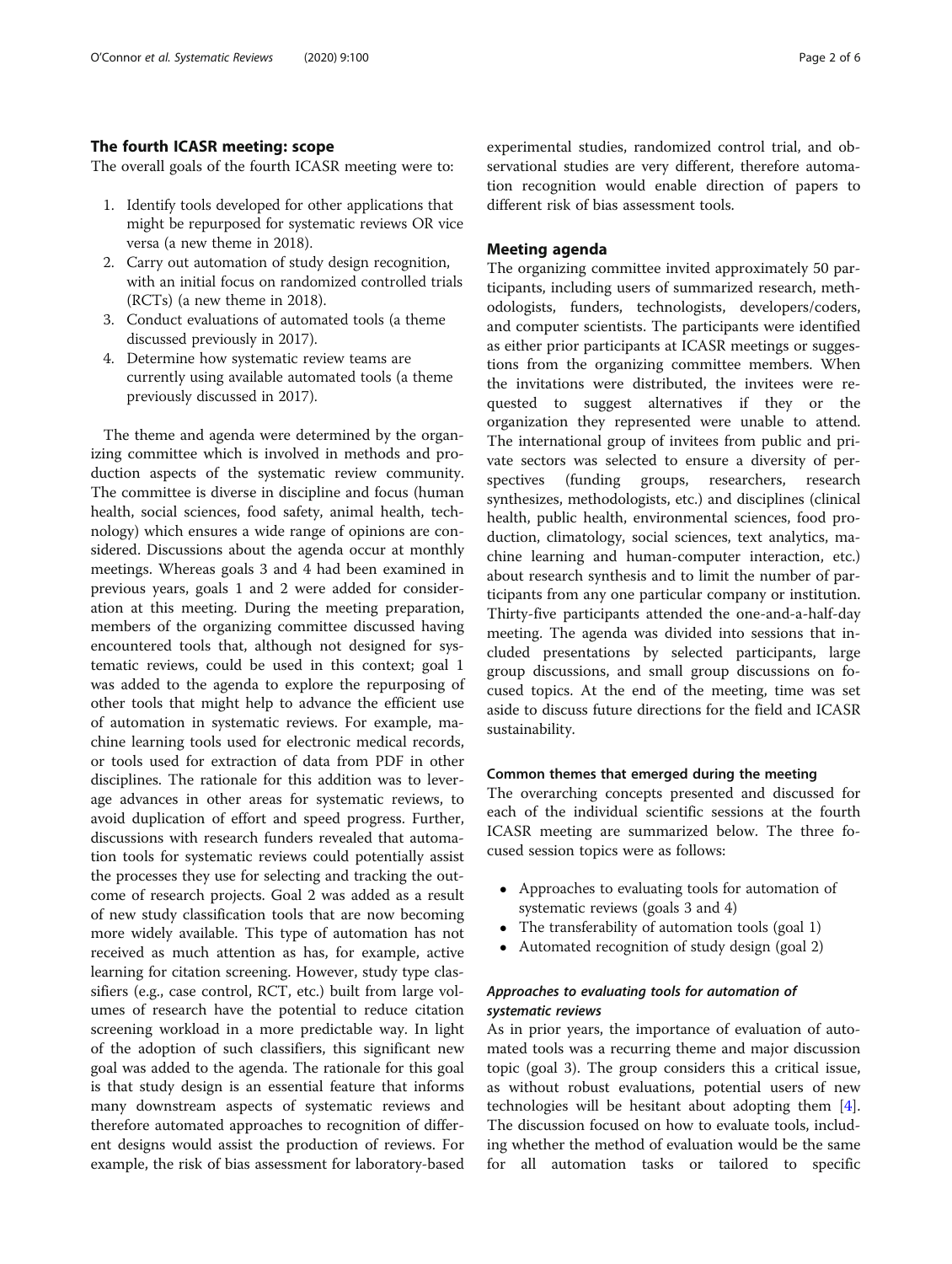circumstances. Three possible approaches to tool evaluation were presented:

- Evaluation by human discrimination—comparing against a manually performed review.
- Evaluation through problem benchmarks—comparing against a standardized dataset.
- Evaluation by peer confirmation—comparing against results from different automation tools.

Deciding which automation tool to use might depend on the complexity of the systematic review task; for example, is it a low inference task (e.g., extracting the article's title) or a high inference task (e.g., identifying the study design). Similarly, automation tools should be assessed based on their performance of low and high inference tasks. A low inference task might require only peer confirmation as an evaluation approach (i.e., just a simple comparison of which tool is most accurate). Alternatively, a high inference task, such as study design identification (e.g., observational study), would likely require an evaluation approach through problem benchmark, that is, a gold-standard dataset developed by multiple external experts. Importantly, the concepts of low inference and high inference automation tasks should not be interpreted as synonyms for "easy" versus "hard" automation tasks. For example, the extraction of a measure of association from a table, such as a risk ratio comparing disease risk in groups in an RCT, might be considered a low inference task because it is a single numerical target; however, this task is challenging technically due to the complexities of working with tables in documents. Further, low inference and high inference tasks are not necessarily universally constant. For example, extraction of a risk ratio from an observational study that reports four models with different variable selection and confounder adjustment approaches is likely a high inference task even though the target for automated extraction is a numerical measure of the association.

Another point raised is the need to incorporate an assessment of the user interface into the evaluation of automation tools. Standard metrics of automation tool evaluation, such as accuracy, recall, and precision, do not capture either the user experience or the ease/difficulty of integrating tools into the systematic review workflow. Discussions also pointed toward a more cost/ benefit-focused model in which clear expectations are prospectively defined. Further, insight needs to be provided on what costs would be acceptable in a broad sense (cost can be actual time/personal costs but can also be the desired "confidence" in the end result). Developers need to more clearly articulate the human–machine level of cooperation and interaction expected for

the product. Currently, review teams with little experience using automation tools might expect a fully automated experience, while the developers planned for a significant degree of human supervision or assistance.

Another topic discussed was the importance of appropriate external evaluation of tools by users rather than developers. External evaluation is extremely important because it provides an independent assessment of the tool. If independent external evaluations are consistent with the developer's evaluation, this consistency increases confidence in the tool. However, the external evaluation of a tool for a purpose(s) for which the tool was not intended is a particular concern for developers. External evaluators should provide clear justification for the hypothesis that the tool could perform the novel task, particularly if the method of use differs from that recommended by tool developers. For example, given the vocabulary differences in authors' descriptions of RCTs and observational studies, and in the factors that contribute to the accuracy of RCT classifiers (terms such as blinding, allocation, randomization), an a priori rationale could explain why an RCT classifier might not effectively classify associational observational designs such as case-control studies or cohort studies. The group discussed whether a classifier built on the vocabulary of RCTs in the medical field might not have the same applicability within other disciplines, such as sociology and food production, due to differences in how the fields might describe RCTs. External evaluations should be hypothesis-driven, carefully planned, and transparently communicated. Some developers indicated that they might be open to discussing the rationale for external evaluations during the development of the external evaluation protocol. However, this approach is not likely to be universally adopted because developers might not have the time to be involved in all potential external tool evaluations and there is an apprehension that such communication would compromise the independence of the external evaluation.

Additionally, systematic reviewers need to recognize and appreciate developers' unease about the external evaluation of automation tools for unintended purposes, especially in other research domains. Developers also need to recognize the need to use reviewers from different research domains to document the limitations of available tools. The concern is that funders will extrapolate the reported accuracy of tools developed by Cochrane (a network of researchers and practitioners that produce systematic reviews according to a specific, published methodology) or similar groups for clinical trials as applicable to other review areas such as climate change, environmental health, food production, and biomedical research.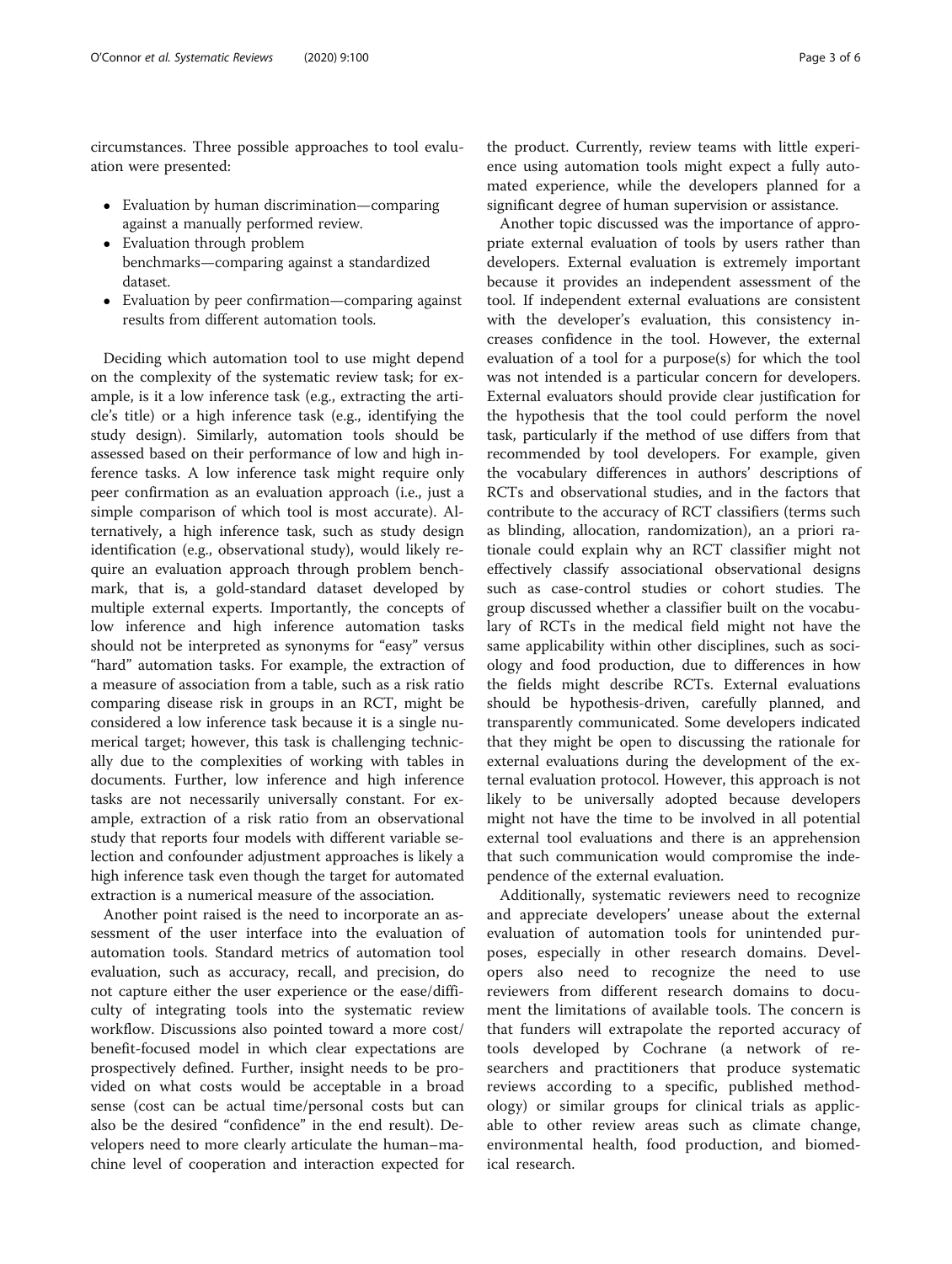In summary, the critical discussion points for the session on the evaluation of automation tools were as follows:

- Different evaluation approaches might be more suitable for tasks that require different levels of human involvement (e.g., high inference tasks)—which currently require a high degree of human knowledge, such as the evaluation of observational study design—and would benefit from evaluations using internationally developed goldstandard datasets, whereas low inference tasks might be sufficiently assessed using peer confirmation.
- The extent of human–machine interaction anticipated by developers for the automation tool should be transparently communicated to the intended end-users. Metrics for assessing the human–machine interaction should be included in the assessment.
- The external evaluation of automation tools for unintended purposes should have a hypothesisdriven basis, be carefully planned, and transparently communicated so as not to mislead.

#### Transferability of automation tools

Another major theme of presentations and discussions at the fourth ICASR meeting was the potential for tools developed by systematic reviewers to serve purposes for other applications and vice versa (goal 1). Areas identified as having the most promise for transferability of technology-assisted systematic review tools were the scientific publication sector and the grant review process. For example, systematic review tools designed for the extraction of data elements could be used to check for comprehensive reporting when scientific articles are submitted for peer review. Another urgent need common to both scientific publication and systematic reviews is the capability to detect internal inconsistency of information within a manuscript, such as finding that the sample size or the measure of association is not consistent throughout the manuscript, or that slightly different numbers are reported in the abstracts, tables, or text. Although detection of the "correct" number may be beyond the scope of the tools, it is perhaps feasible to use automation to flag inconsistencies (or "anomalies") that would require further human validation.

Funding agencies might be another potential group with interest in repurposing systematic review tools to use them to check submitted research protocols against comprehensive reporting standards, to detect for the duplication of projects compared with published or previously funded work, and to compare the protocol with the final report.

#### Automated recognition of study design

Speakers from diverse disciplines gave presentations on the automation of study design recognition and the use of tools in nontraditional research synthesis such as funding agencies (goal 2). With regard to RCTs conducted in human populations, Cochrane has a welldeveloped and accurate process for identifying randomized trials in publications as they become available through electronic databases $1,2$ . Cochrane is now developing a classification system for clinical studies that applies tags for the population, intervention, comparison, and outcome (PICO) areas, which allows researchers to search for studies with specific PICO attributes. To standardize the search terminology, Cochrane has developed an ontology [[5\]](#page-6-0) using the vocabularies from various sources including SNOMED CT, MeDRA, RxNorm, and MeSH.<sup>3</sup> Cochrane took this subset of vocabularies that are globally used and structured them within the PICO framework. As new groups begin to annotate their content, vocabulary gaps are exposed, which creates a constant need to update the ontology. At the time of this meeting, the tool was still in development and publicly accessible content is limited to the ontology definition $4$ and a term-and-PICO-search tool<sup>5</sup>.

Areas outside of clinical health research for which automated tool development would be useful include tools to recognize associational observational studies, experimental animal studies, studies that estimate a single group characteristic such as disease incidence, and studies of diagnostic tests. It was noted that groups working outside of clinical health have found machine-learning classification algorithms useful for screening large volumes of research captured by the necessarily broad searches for these areas. However, tools for data extraction or automated literature searches of databases other than publicly available databases, such as those maintained by the United States-based National Library of Medicine, do not appear to be available. Unfortunately, judgment-specific tools (e.g., RobotReviewer) do not seem to translate well to non-clinical health applications, although a lack of training data inhibits both tool production and comparative evaluation. Interestingly, much

<sup>&</sup>lt;sup>1</sup>Noel-Storr A, Dooley G, Steele E, et al. (n.d.) An evaluation of Cochrane Crowd finds that crowdsourcing can help to address the challenge of information overload in evidence production (submitted). Journal of Clinical Epidemiology

<sup>2</sup> Thomas J, Noel-Storr A, MacDonald S, Shemilt I, Elliott J, Mavergames C, Marshall I (n.d.) Machine learning reduces workload with minimal risk of missing studies: development and evaluation of the Cochrane RCT Classifier (submitted). Journal of Clinical Epidemiology 3 [https://linkeddata.cochrane.org/linked-data-project/metadata-and](https://linkeddata.cochrane.org/linked-data-project/metadata-and-vocabularies)[vocabularies](https://linkeddata.cochrane.org/linked-data-project/metadata-and-vocabularies)

<sup>4</sup> [https://linkeddata.cochrane.org/linked-data-project/metadata-and](https://linkeddata.cochrane.org/linked-data-project/metadata-and-vocabularies)[vocabularies](https://linkeddata.cochrane.org/linked-data-project/metadata-and-vocabularies)

<sup>5</sup> <https://data.cochrane.org/pico-finder2/#/search>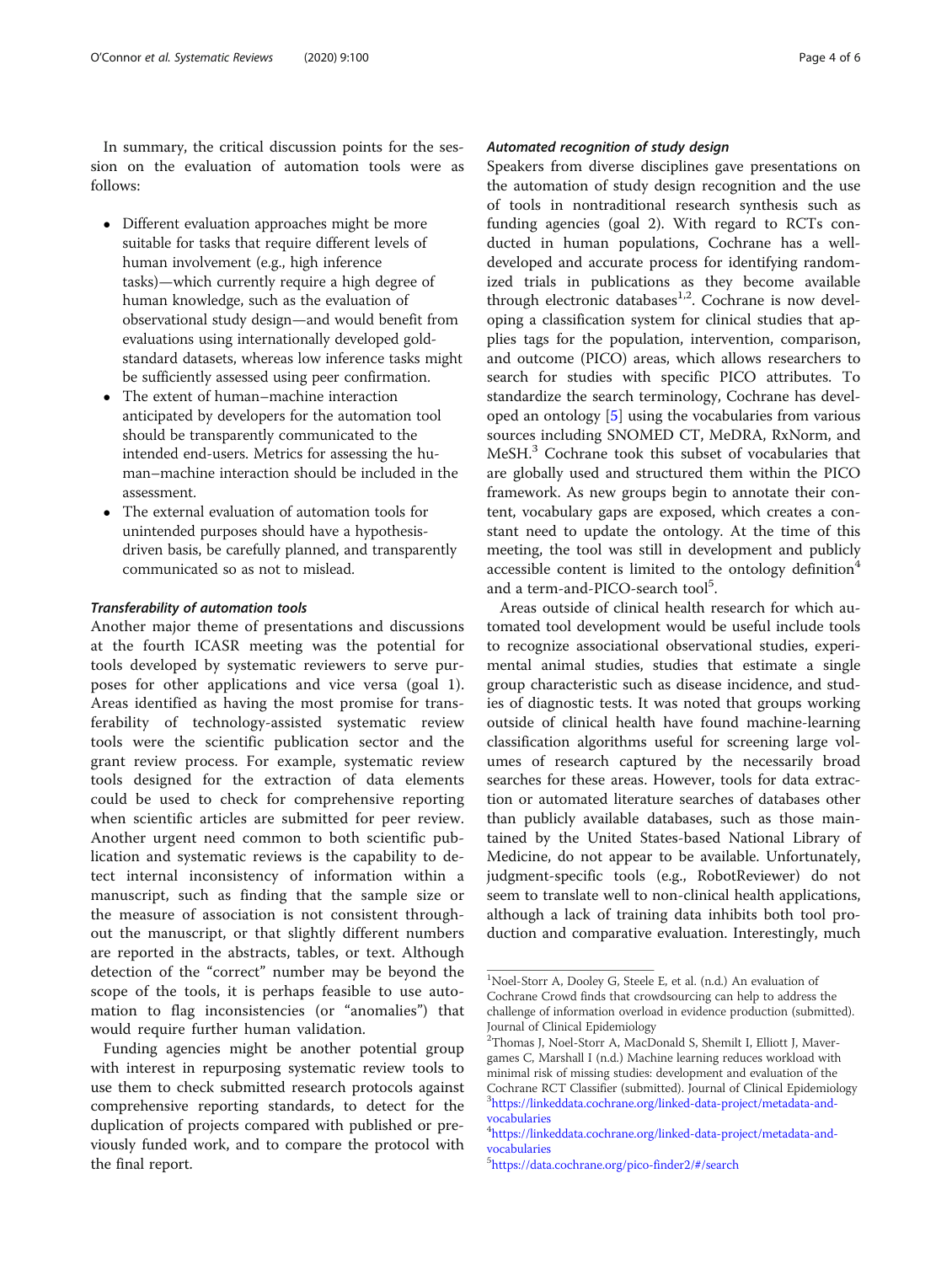of this knowledge appeared anecdotal, perhaps partly because of reservations about publishing assessments of tools for tasks for which they were not designed, as discussed earlier in this summary.

#### Goals of prior ICASR meetings and future of ICASR

Although many researchers have made progress on the development and adoption of automation tools for systematic review, the enormity of this task becomes more evident with each meeting. The meetings have been successful in bringing together a community of researchers and sharing knowledge of what tools are available and are being used (goal 4) throughout the entire meeting. The meetings have also been successful in identifying new topics of relevance to the automation of systematic reviews, and the diversity of disciplines involved (environmental, toxicology, food supply and production, clinical health, public health, and behavior sciences) has grown since the original meeting [[1\]](#page-6-0). This expansion of disciplines has highlighted that many disciplines are facing the same issues related to evidence synthesis—the vast amount of data available, the desire to shorten the time for conducting the review, and the aim to reduce costs. A discussion of the future of ICASR noted that a collaboration between ICASR and the EU COST Action "EVBRES," may occur in the next few years. One of the goals of EVBRES is to promote the use of systematic reviews before new research is conducted. To be able to do this in a timely manner, both rapid review methodology and automation are needed. The combined knowledge of ICASR therefore can be employed for EVBRES, which can be used to promote the implementation of the various tools within its broad network.

#### Conclusion and future goals

The fourth ICASR meeting was successful in reviewing the status of existing systematic review automation tools and identifying new tools that are being built. The meeting also provided an excellent opportunity to bring together a diverse group of people working in this area and to enable participants to discuss lessons learned, identify challenges, and gain perspectives from others in the same or different fields or roles (programmers, developers, reviewers, funders, and users). Although it is impossible to know the extent of interdisciplinary communication and collaboration that would have occurred without the annual ICASR meetings, the diversity of disciplines now involved in ICASR and the growth in interdisciplinary projects suggests that ICASR is realizing its intended purpose: to foster collaboration toward automation of systematic reviews and leverage the efforts of multiple communities for the benefit of all. Outcomes of the third ICASR meeting included establishing an ICASR website, hosting successful hack-a-thons

involving members of the ICASR community, developing several collaborative publications, sharing of knowledge, and initiating new research teams. With each year, collaborations established between ICASR participants between meetings become stronger and more frequent.

An outcome of the fourth ICASR meeting was a decision to use the Open Science Framework, Twitter, and Slack as the collaboration tool, dissemination tool, and communication tool, respectively. It was announced that the Western Norway University of Applied Sciences would host the fifth ICASR meeting in Norway combined with an evidence-synthesis hack-a-thon and that a "local" ICASR meeting would be held as part of the annual Cochrane Colloquium in Santiago, Chile, in October 2019.

#### Abbreviations

API: Application programming interface; EPA: US Environmental Protection Agency; HAWC: Health Assessment Workspace Collaborative; ICASR: International Collaboration for Automation of Systematic Reviews; NIEHS: US National Institute of Environmental Health Sciences; PDF: Portable document format; PICO: Populations, interventions, comparisons, and outcomes; RCTs: Randomized controlled trials; SEED: Systematic EvidEnce Disseminator

#### Acknowledgements

The authors wish to thank the ICASR 2018 participants for their active and thoughtful discussions. They included Federica Barrucci, Max Callaghan, Ailbhe N. Finnerty, Kate Ghezzi-Koppel, Neal Haddaway, Julian Higgins, Lotty Hooft, Carlijn Hooijmans, Jelena Jovanovic, Evangelos Kanoulas, Rachel Kettle, Zbys Les, Hans Lund, Mario Malicki, Iain Marshall, Zack Marshall, Carl Moons, Kazeem Olorisade, Emily Sena, Ruchir Shah, Frank Soboczenski, Christopher Stahl, Annette ten Teije, Gerben ter Riet, Shane Thacker, Catalin Tufanaru, Barbara van Linden, Vickie Walker, and Ashley Williams.

#### Disclaimer

The views expressed are those of the authors and do not necessarily represent the views or policies of the US Environmental Protection Agency.

#### Authors' contributions

AOC prepared the first draft of the manuscript. All authors (AOC, PG, MT, JT, RS, and MSW) participated in its review and revision. The US National Institute of Environmental Health Sciences, Division of the National Toxicology Program will pay for any publication costs. All authors read and approved the final manuscript.

#### Funding

ICASR 2018 was supported by ZonMw and the US National Institute of Environmental Health Sciences, Division of the National Toxicology Program (Contract GS00Q14OADU417, Order HHSN273201600015U).

#### Availability of data and materials

Not applicable.

#### Ethics approval and consent to participate

Not applicable.

#### Consent for publication

Not applicable.

#### Competing interests

The authors declare that they have no competing interests.

#### Author details

<sup>1</sup>College of Veterinary Medicine, Iowa State University, 1800 Christensen Drive, Ames, IA 50011-1134, USA. <sup>2</sup>Present Address: College of Veterinary Medicine, Michigan State University, East Lansing, MI 48824, USA. <sup>3</sup>Bond